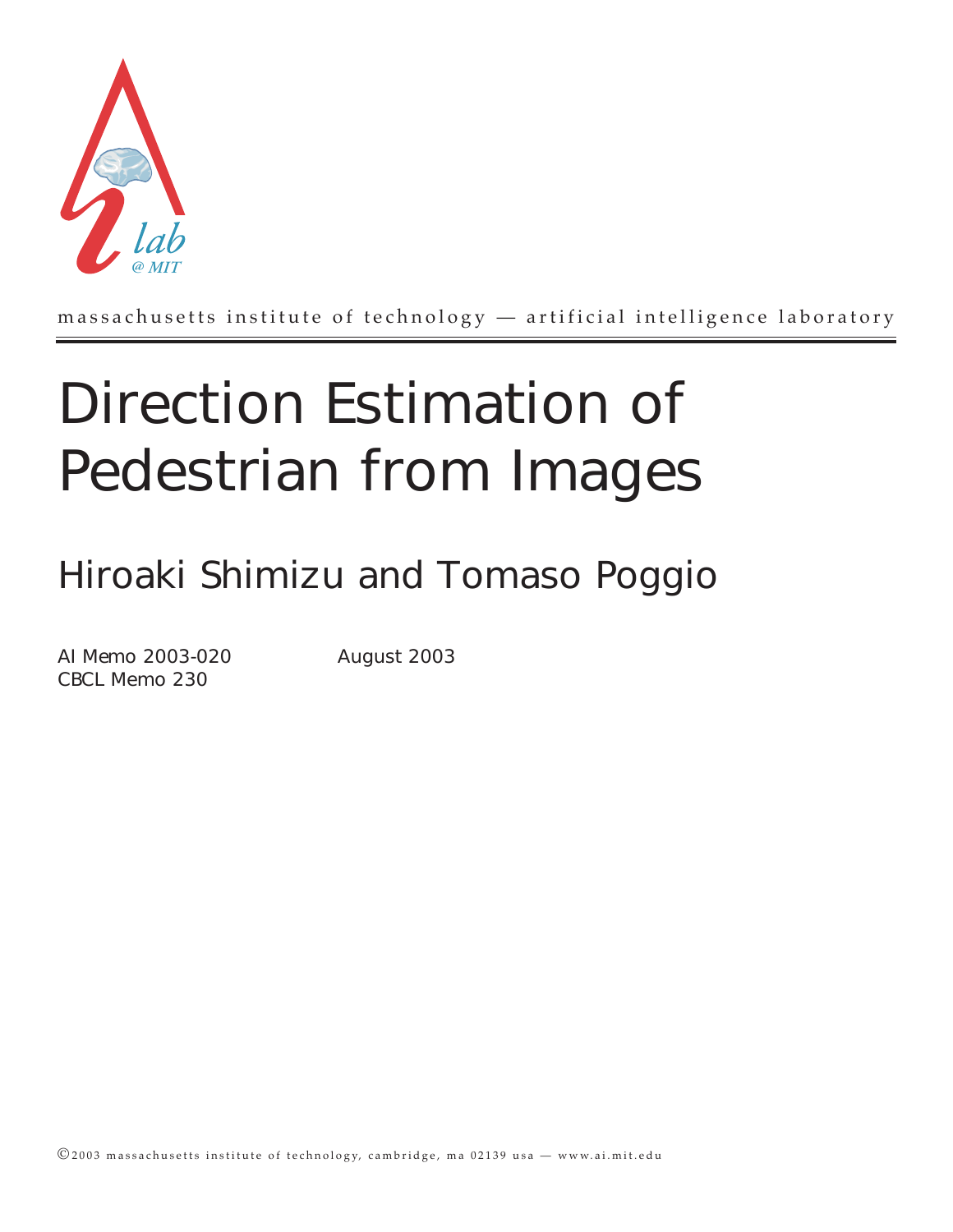| <b>Report Documentation Page</b>                                                                                                                                                                                                                                                                                                                                                                                                                                                                                                                                                                                                                                                                                                                                                                                                                                   |                             |                              |                 |                                                     | Form Approved<br>OMB No. 0704-0188                 |  |  |
|--------------------------------------------------------------------------------------------------------------------------------------------------------------------------------------------------------------------------------------------------------------------------------------------------------------------------------------------------------------------------------------------------------------------------------------------------------------------------------------------------------------------------------------------------------------------------------------------------------------------------------------------------------------------------------------------------------------------------------------------------------------------------------------------------------------------------------------------------------------------|-----------------------------|------------------------------|-----------------|-----------------------------------------------------|----------------------------------------------------|--|--|
| Public reporting burden for the collection of information is estimated to average 1 hour per response, including the time for reviewing instructions, searching existing data sources, gathering and<br>maintaining the data needed, and completing and reviewing the collection of information. Send comments regarding this burden estimate or any other aspect of this collection of information,<br>including suggestions for reducing this burden, to Washington Headquarters Services, Directorate for Information Operations and Reports, 1215 Jefferson Davis Highway, Suite 1204, Arlington<br>VA 22202-4302. Respondents should be aware that notwithstanding any other provision of law, no person shall be subject to a penalty for failing to comply with a collection of information if it<br>does not display a currently valid OMB control number. |                             |                              |                 |                                                     |                                                    |  |  |
| 1. REPORT DATE<br><b>AUG 2003</b>                                                                                                                                                                                                                                                                                                                                                                                                                                                                                                                                                                                                                                                                                                                                                                                                                                  |                             | 2. REPORT TYPE               |                 | <b>3. DATES COVERED</b><br>00-08-2003 to 00-08-2003 |                                                    |  |  |
| <b>4. TITLE AND SUBTITLE</b>                                                                                                                                                                                                                                                                                                                                                                                                                                                                                                                                                                                                                                                                                                                                                                                                                                       |                             |                              |                 |                                                     | 5a. CONTRACT NUMBER                                |  |  |
| <b>Direction Estimation of Pedestrian from Images</b>                                                                                                                                                                                                                                                                                                                                                                                                                                                                                                                                                                                                                                                                                                                                                                                                              |                             |                              |                 |                                                     | <b>5b. GRANT NUMBER</b>                            |  |  |
|                                                                                                                                                                                                                                                                                                                                                                                                                                                                                                                                                                                                                                                                                                                                                                                                                                                                    |                             |                              |                 |                                                     | 5c. PROGRAM ELEMENT NUMBER                         |  |  |
| 6. AUTHOR(S)                                                                                                                                                                                                                                                                                                                                                                                                                                                                                                                                                                                                                                                                                                                                                                                                                                                       |                             |                              |                 |                                                     | <b>5d. PROJECT NUMBER</b>                          |  |  |
|                                                                                                                                                                                                                                                                                                                                                                                                                                                                                                                                                                                                                                                                                                                                                                                                                                                                    |                             |                              |                 |                                                     | <b>5e. TASK NUMBER</b>                             |  |  |
|                                                                                                                                                                                                                                                                                                                                                                                                                                                                                                                                                                                                                                                                                                                                                                                                                                                                    |                             |                              |                 |                                                     | 5f. WORK UNIT NUMBER                               |  |  |
| 7. PERFORMING ORGANIZATION NAME(S) AND ADDRESS(ES)<br>Massachusetts Institute of Technology, Artificial Intelligence<br>Laboratory, 77 Massachusetts Avenue, Cambridge, MA, 02139                                                                                                                                                                                                                                                                                                                                                                                                                                                                                                                                                                                                                                                                                  |                             |                              |                 |                                                     | 8. PERFORMING ORGANIZATION<br><b>REPORT NUMBER</b> |  |  |
| 9. SPONSORING/MONITORING AGENCY NAME(S) AND ADDRESS(ES)                                                                                                                                                                                                                                                                                                                                                                                                                                                                                                                                                                                                                                                                                                                                                                                                            |                             |                              |                 |                                                     | 10. SPONSOR/MONITOR'S ACRONYM(S)                   |  |  |
|                                                                                                                                                                                                                                                                                                                                                                                                                                                                                                                                                                                                                                                                                                                                                                                                                                                                    |                             |                              |                 |                                                     | <b>11. SPONSOR/MONITOR'S REPORT</b><br>NUMBER(S)   |  |  |
| 12. DISTRIBUTION/AVAILABILITY STATEMENT<br>Approved for public release; distribution unlimited                                                                                                                                                                                                                                                                                                                                                                                                                                                                                                                                                                                                                                                                                                                                                                     |                             |                              |                 |                                                     |                                                    |  |  |
| <b>13. SUPPLEMENTARY NOTES</b><br>The original document contains color images.                                                                                                                                                                                                                                                                                                                                                                                                                                                                                                                                                                                                                                                                                                                                                                                     |                             |                              |                 |                                                     |                                                    |  |  |
| 14. ABSTRACT                                                                                                                                                                                                                                                                                                                                                                                                                                                                                                                                                                                                                                                                                                                                                                                                                                                       |                             |                              |                 |                                                     |                                                    |  |  |
| <b>15. SUBJECT TERMS</b>                                                                                                                                                                                                                                                                                                                                                                                                                                                                                                                                                                                                                                                                                                                                                                                                                                           |                             |                              |                 |                                                     |                                                    |  |  |
| <b>16. SECURITY CLASSIFICATION OF:</b>                                                                                                                                                                                                                                                                                                                                                                                                                                                                                                                                                                                                                                                                                                                                                                                                                             | 17. LIMITATION OF           | 18. NUMBER                   | 19a. NAME OF    |                                                     |                                                    |  |  |
| a. REPORT<br>unclassified                                                                                                                                                                                                                                                                                                                                                                                                                                                                                                                                                                                                                                                                                                                                                                                                                                          | b. ABSTRACT<br>unclassified | c. THIS PAGE<br>unclassified | <b>ABSTRACT</b> | OF PAGES<br>12                                      | <b>RESPONSIBLE PERSON</b>                          |  |  |

| <b>Standard Form 298 (Rev. 8-98)</b> |                               |  |  |
|--------------------------------------|-------------------------------|--|--|
|                                      | Prescribed by ANSI Std Z39-18 |  |  |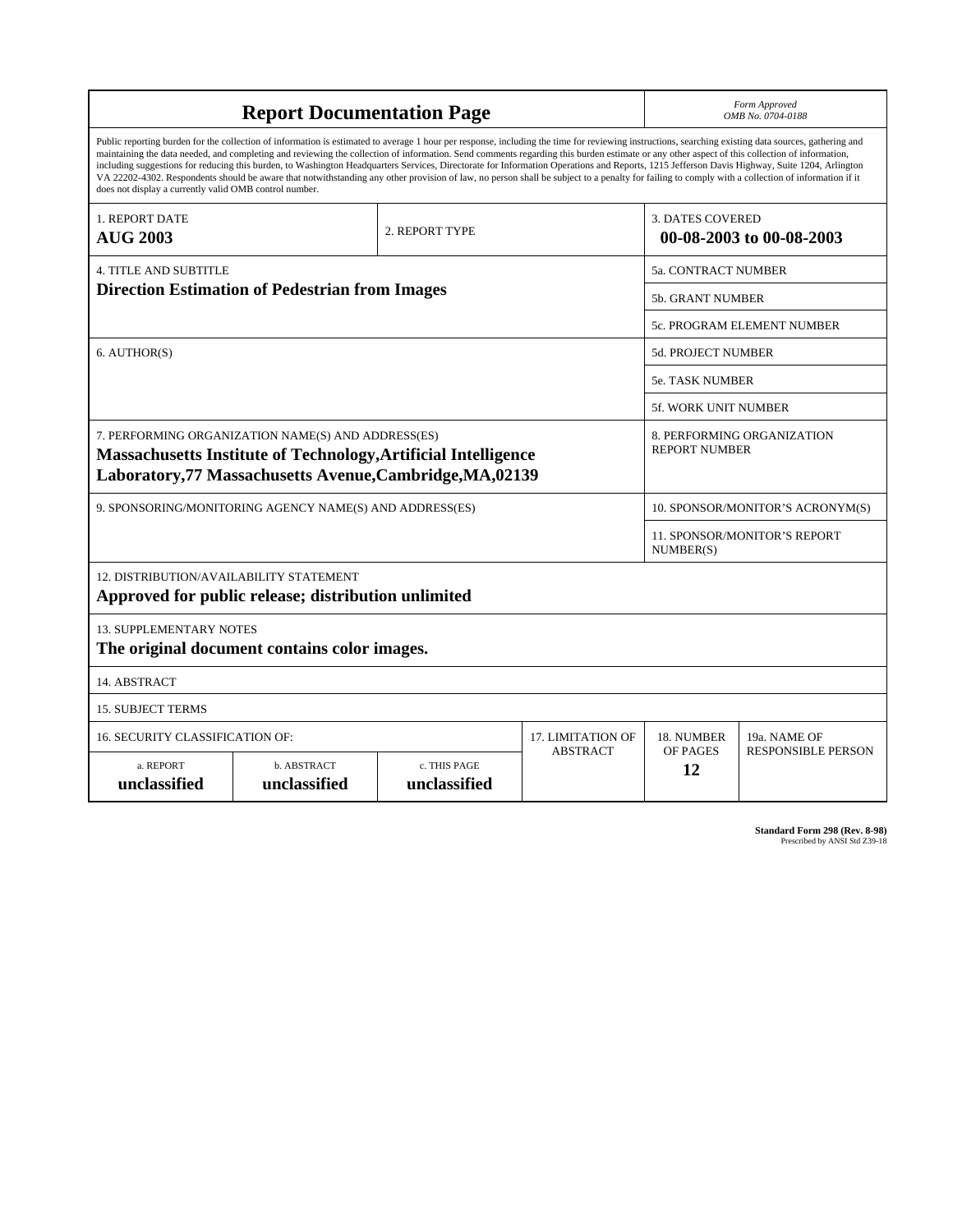#### Abstract

The capability of estimating the walking direction of people would be useful in many applications such as those involving autonomous cars and robots.

We introduce an approach for estimating the walking direction of people from images, based on learning the correct classification of a still image by using SVMs. We find that the performance of the system can be improved by classifying each image of a walking sequence and combining the outputs of the classifier.

Experiments were performed to evaluate our system and estimate the tradeoff between number of images in walking sequences and performance.

#### Research support

This report describes research done at the Center for Biological & Computational Learning, which is in the Department of Brain & Cognitive Sciences at MIT and which is affiliated with the McGovern Institute of Brain Research and with the Artificial Intelligence Laboratory.

This research was sponsored by grants from: Office of Naval Research (DARPA) Contract No. N00014-00-1-0907, Office of Naval Research (DARPA) Contract No. N00014-02-1-0915, National Science Foundation (ITR/IM) Contract No. IIS-0085836, National Science Foundation (ITR/SYS) Contract No. IIS-0112991, National Science Foundation (ITR) Contract No. IIS-0209289, National Science Foundation-NIH (CRCNS) Contract No. EIA-0218693, and National Science Foundation-NIH (CRCNS) Contract No. EIA-0218506.

Additional support was provided by: AT&T, Central Research Institute of Electric Power Industry, Center for e-Business (MIT), DaimlerChrysler AG, Compaq/Digital Equipment Corporation, Eastman Kodak Company, Honda R&D Co., Ltd., ITRI, Komatsu Ltd., The Eugene McDermott Foundation, Merrill-Lynch, Mitsubishi Corporation, NEC Fund, Nippon Telegraph & Telephone, Oxygen, Siemens Corporate Research, Inc., Sony MOU, Sumitomo Metal Industries, Toyota Motor Corporation, and WatchVision Co., Ltd.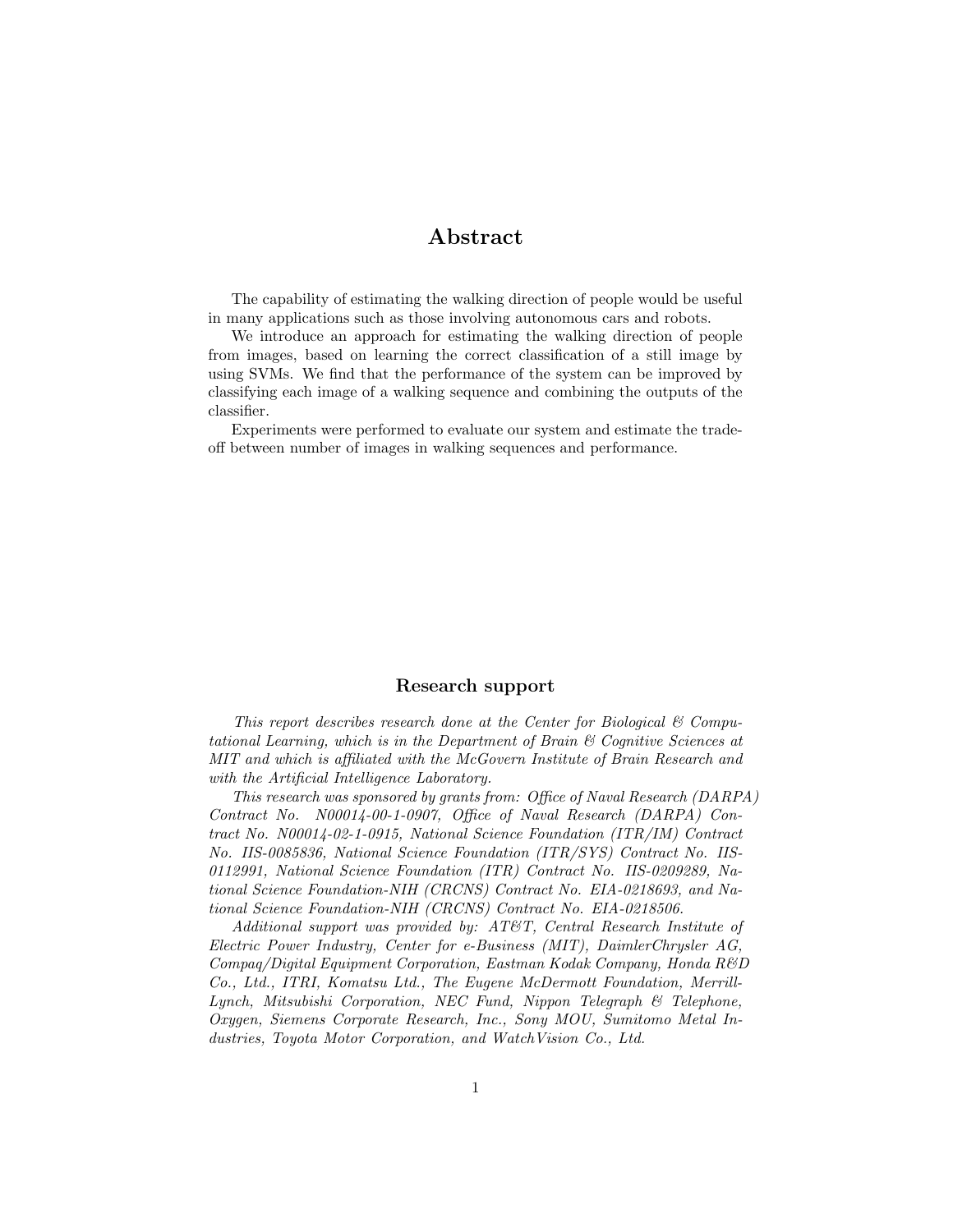### 1 Introduction

In recent years many applications for automatically detecting visual objects such as obstacles, people and faces were introduced. There are, however, only a few attempts focusing on estimating the walking direction of people. In this report we describe an approach to the problem.

We consider the challenge as similar to estimating posture of a human, of a face and of hands. In all these problems, there are two basic kinds of approaches: model-based and learning-based.

A model-based approach attempts to recover a pose by analyzing input images and comparing them to available models. One of the most popular modelbased approach is to construct 2D ellipsoid or stick models which are then used in a comparison driven by features obtained from input images  $[1][2][3]$ . The deformable surface in XYT space is used as a feature for analyzing gait [1]. In the work by Guo et al. [2], the skeleton of the silhouette of a walking human is obtained and then compare to a 2D stick model. In Chang [4], ribbons corresponding to arms and legs are used for analyzing gait. A statistical description of blobs is used in the people detection system developed by Wren et al. [5]. This 2D model-based approach usually requires the segmentation of the body parts of a human from the background; it also requires sequences of images in order to track the parts of the human body.

Another popular model-based approach is to use an accurate 3D model with information about the kinematic and the shape properties of the human body [6][7]. This approach is usually quite difficult since it requires an accurate prior model.

Learning-based approaches estimate directly the parameters of the pose of the human body. In these approaches, it is not always necessary to segment a explicit shape of body parts. In many cases, low-level 2D features such as shape, motion, color and position of the points of interest are used by learning-based classifiers.

In the work by Freeman [8], the x-y image moments and orientation histogram of the shape are used. Low-level optical flow induced by the motion of humans can be also used [9]. Deformable shape models are applied to the tracking of pedestrian in work by Baumberg [10]. Image pixels are sometimes used as input directly. Darrell et al.[11] use image pixels directly for pose estimation of hands. Quite a few papers deal with faces. The local models obtained from a large database of examples are used for estimating a pose of a human upper body [20]. Kumar [17] uses a linear morphable model to estimate the opening of the mouth directly from the image. In the work by Heisele et al.[19], a component-based method is used to detect faces in still images. The parameters of the rotation can be estimated by using the geometry of each of the face components. The work by Oren [12] uses wavelet coefficients as low-level features and applies Support Vector Machine classifier to them to detect pedestrians. Other classification methods as decision tree [13] and nearest neighbors [9] are also popular.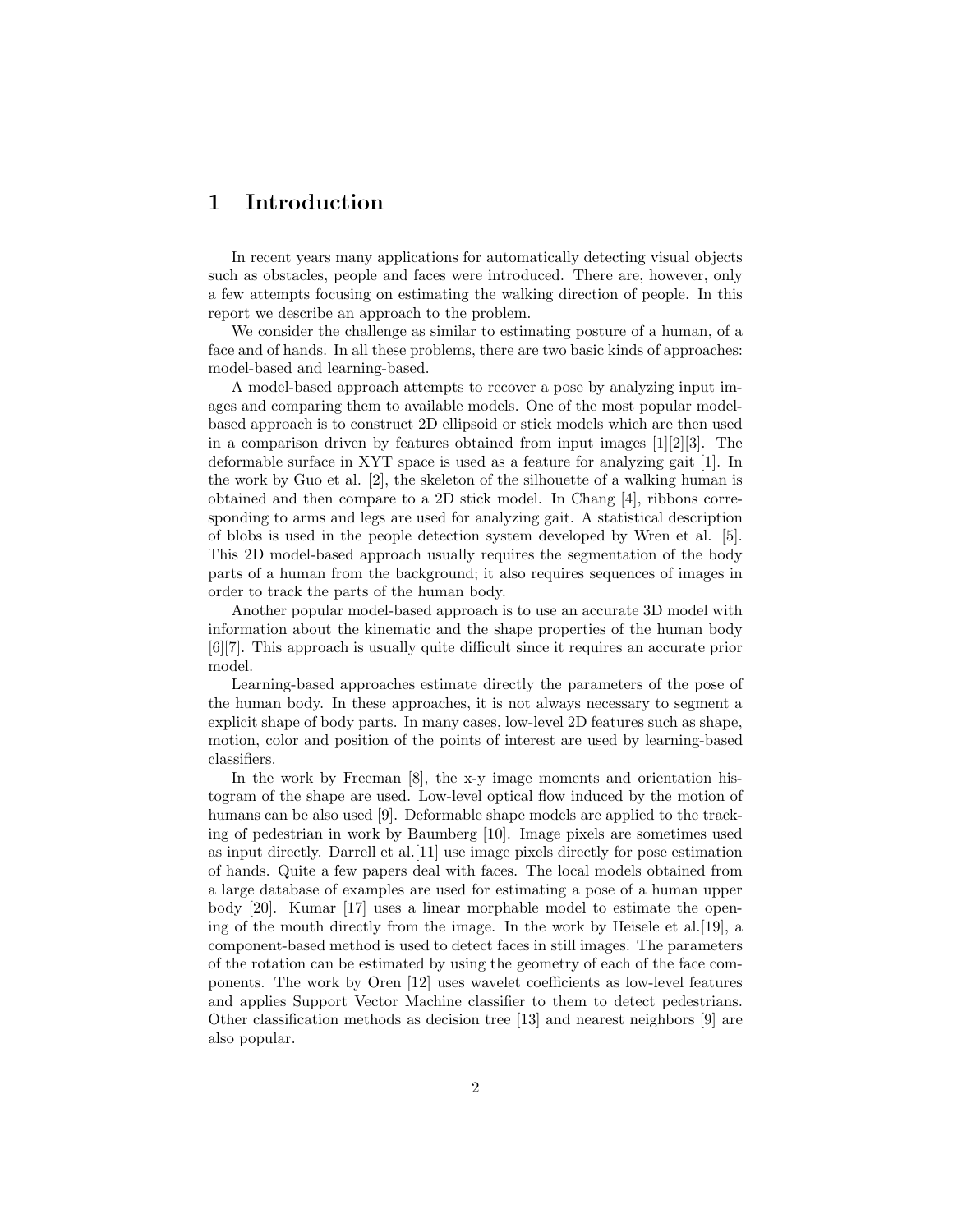

Figure 1: Overview of our direction estimation method by a single image

The approach described here starts from a single image for direction estimation and allows any background. We choose a learning-based method since the model-based methods require automatic segmentation of body parts for pose recovery. We choose a regularization technique such as Support Vector Machines because it was successfully used in many computer vision applications and well founded in statistical learning theory [14]. We use frame sequences only for improving the direction estimation. In this case we apply the same technique to each image and decide the final direction by majority vote among the classifications of each image in the sequence. In this project we do not consider the detection of people in images and assume that they have been already detected [15].

### 2 System Overview

We decribe the algorithm for estimating walking directions (see Fig.1). We use Haar wavelets to generate feature vectors of the input images and train 16 individual classifiers each one corresponding to certain walking direction. Before training, we separate the training data into two groups - one consisting of 8 directions such as  $45.0 \times i$  ( $i = 0, \ldots, 7$ ) and the other consistingt of the other 8 directions such as  $45.0 \times i + 22.5$   $(i = 0, \ldots, 7)$ . Each individual classifier is trained on one direction. At run time, each of the trained classifiers produces a real-valued output. The system choses the most likely direction by a decision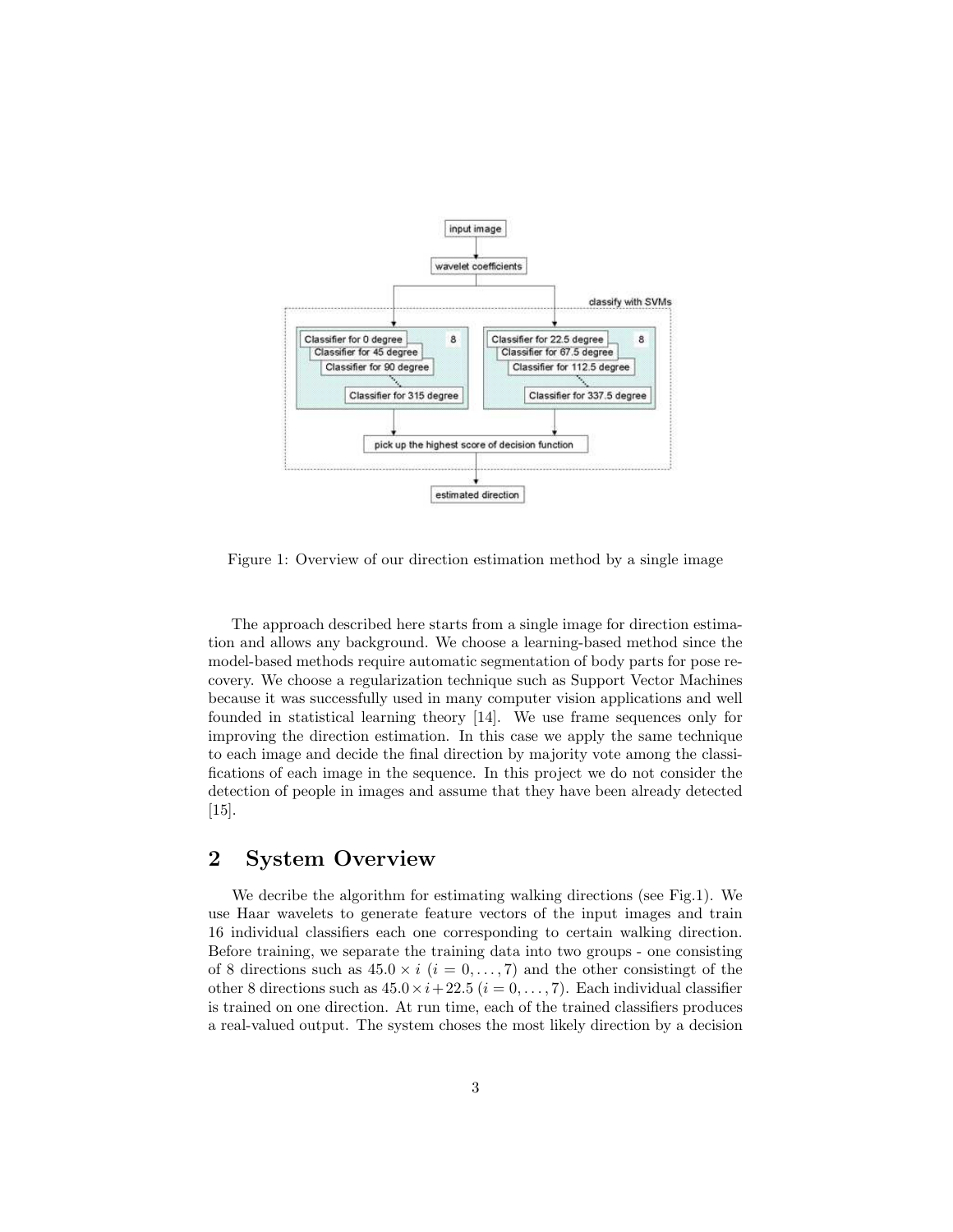

Figure 2: Overview of our method by multiple images

function which is based on the outputs of a classifier for the direction and of the two classifiers corresponding to the neighboring directions.

In order to estimate directions more accurately we apply this technique to each image of walking sequences and combine the individual classifications (see Fig.2). We explain the details in the following sections.

#### 3 Feature extraction

Haar wavelet coefficients (8x8 pixels) are used to generate feature vectors for each image. The wavelets represent an overcomplete set at each scale since they overlap 75 percent with the neighboring wavelets in the vertical and horizontal directions [16][17]. We use three different orientations(i.e. horizontal, vertical and diagonal) of Haar wavelets. This method results in a thorough and compact representation of the input images (See Fig.3).

#### 4 Classification

We use Support Vector Machines to classify the feature vectors resulting from the Haar wavelet representation. The choice of the kernel function usually plays an important role on the overall performance of SVM-based classification. From the results of our experiments, we chose a linear kernel function for our system.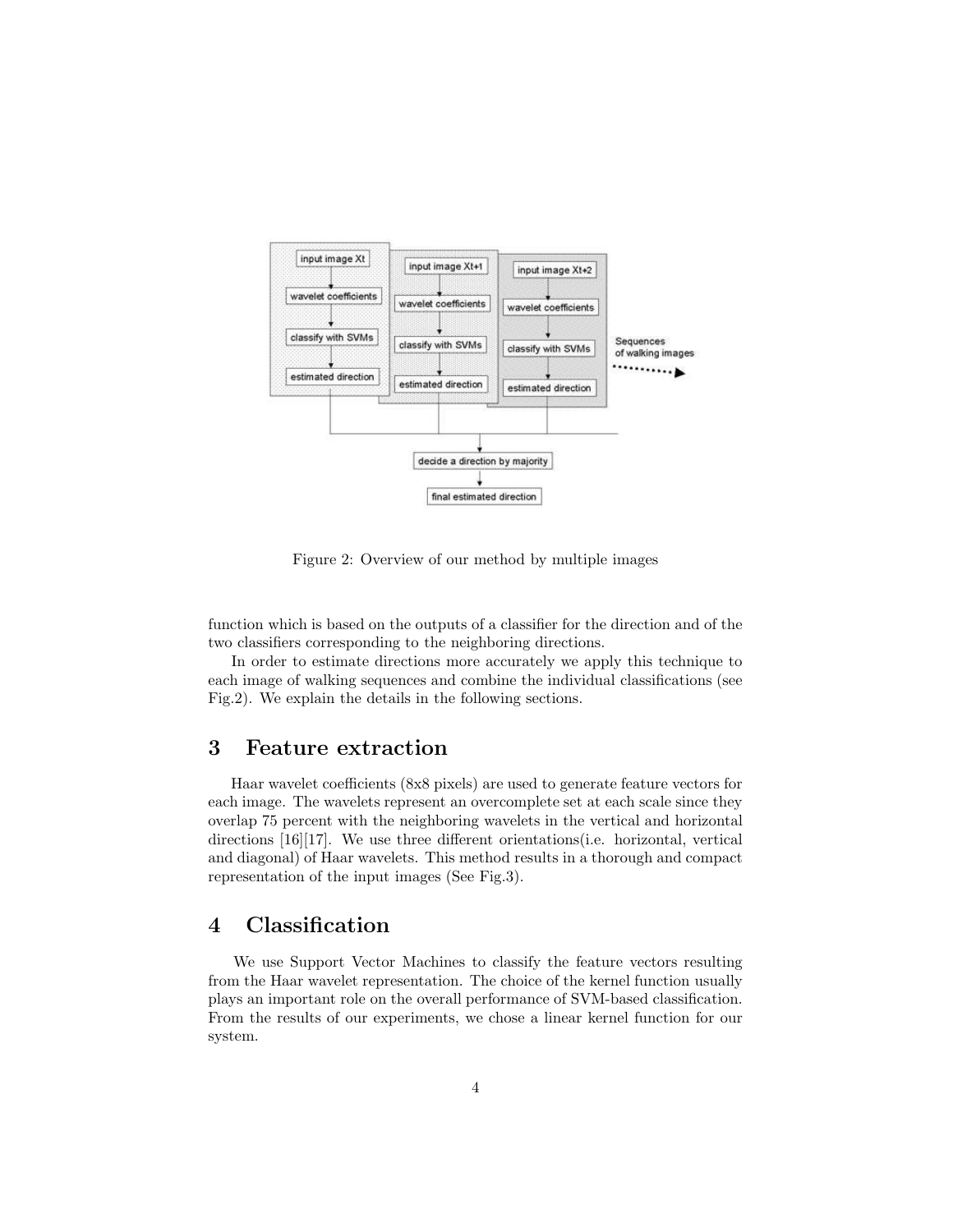

Figure 3: Samples of wavelet coefficients

In our approach we decided to classify the walking direction into one of 16 directions (i.e. 0, 22.5, 45.0, ..., 315.0, 337.5, eg every 22.5 degrees). To achieve our goal we trained 16 individual classifiers, each corresponding to one of the directions. When the system attempts to classify an image with a walking direction which does not correspond to any of the trained 16 directions, the classifier closest to the unknown direction is supposed to produce the largest output of any of the classifiers. If this assumption were true, we could assign any new direction to one of the trained directions.

We separate the training data into two groups - 8 directions such as 0, 45, 90,..., 315, and the other 8 directions such as 22.5, 67.5, 112.5,..., 337.5. Each classifier is trained on either of the groups corresponding to the appropriate direction. We chose this approach since it gives better estimation results than the alternative method of training each of the 16 classifier on a single group of 16 directions (See Fig.5).

At run time, each of the 16 classifiers of the system produces 16 outputs. The following decision function based on the outputs of the 16 classifiers is used to decide the estimated direction:

- $\bullet$  let *i* be *i*th target direction correspond to one of 16 directions,
- let  $s_i$  be an output of ith classifier
- and let  $N_i$  be the closest neighboring directions of *i*th target direction.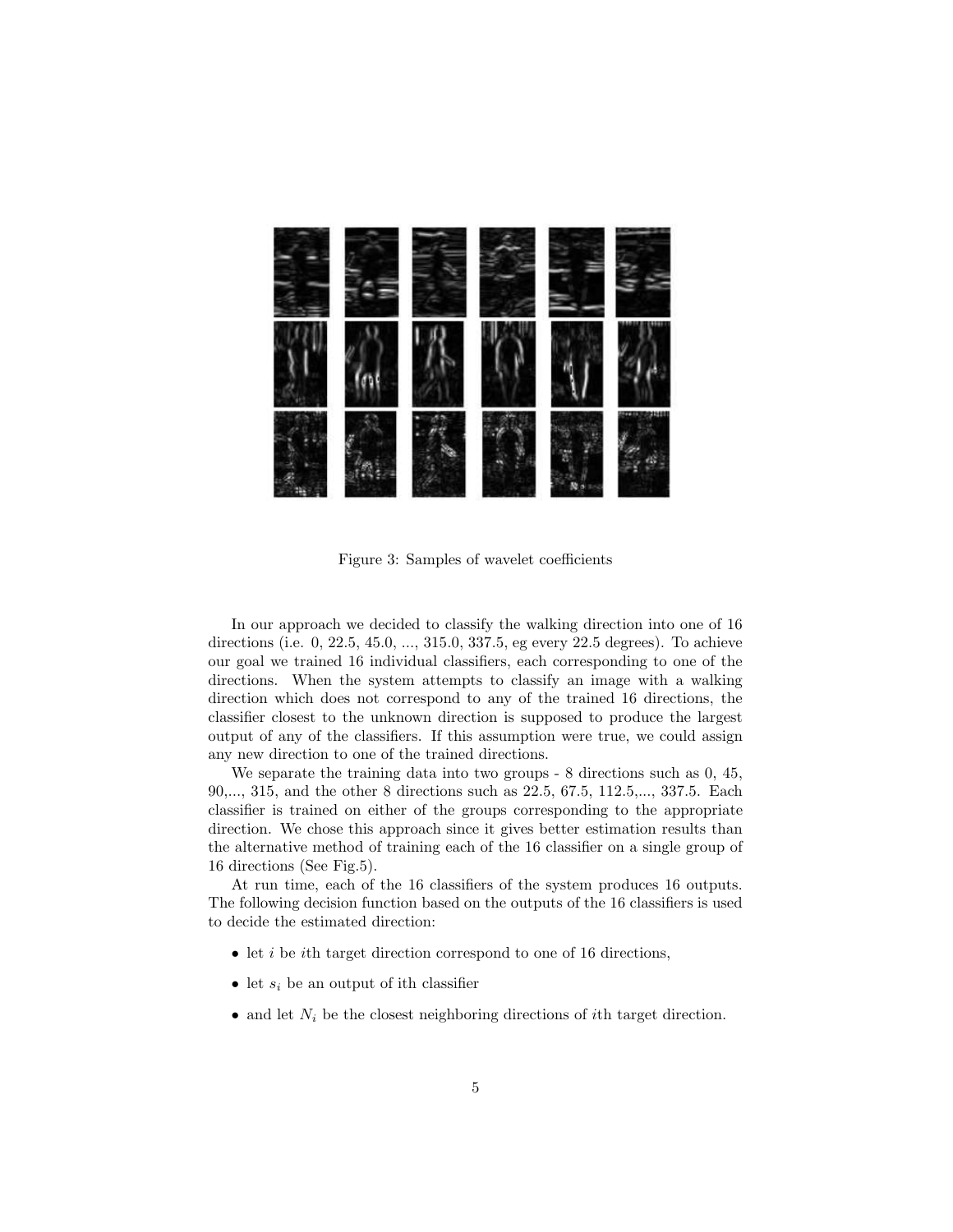• For any of the 16 directions, the decision function  $f(s_i)$  is defined as follows:

$$
f(s_i) = \omega \times s_i + \sum_{j \in N_i} s_j,
$$

where  $\omega$  is a weight of a target direction.

• We pick up  $k$  correspond to the highest value of the decision functions:

$$
k = arg \ \max_{i} (f(s_i); i = 1, 2, \dots, 16)
$$

In the case of evaluating the 45 degrees direction, we use the outputs of the classifier for 45 degrees as a target direction and those for 22.5 and 67.5 degrees as neighboring directions:

$$
f(s_{45}) = \underbrace{\omega \times s_{45}}_{target} + \underbrace{(s_{22.5} + s_{67.5})}_{neighbors}
$$

According to our experiments (see Fig.6), more than 90% of testing data were classified in terms of the correct direction or one of the two closest neighboring directions. This result suggest that we may achieve more accurate results by using multiple images in a walking sequence. To estimate the direction from a sequence of images, we apply the above procedure to each image in the sequence and decide the final direction by choosing the most frequent direction (see Fig.2). When more than two directions have the same frequency, we calculate the sum of all output scores of each direction and chose the direction corresponding to the greatest sum.

#### 5 Experiments

The training examples were obtained from the pictures of walking people taken under different lightning and in different places. The height of people in all training images were normalized to the same size. The size of each training image was  $95\times151$  pixels. As we described in Section.4, we separated the training images of 16 directions into two groups. All of the classifiers were trained with 1000 positive and 7000 negative examples in each group. The positive examples contain the images of the direction correspond to the classifier and the negative examples contain those of the other 7 directions in the same group. For instance, the classifier for 45 degrees was trained with the images of 45 degrees as positive examples and with those of the other 7 directions (i.e.  $0.90,135,180,\ldots,315$  as negative examples. The trained classifiers were run over 2400 testing images (150 images for each direction). As shown in Fig.4, one walking cycle consisted of 5 to 6 images. There is no overlap between the testing and training images.

We evaluate the recognition rates of our system as a function of the number of frames ( between 1 and 10) in the walking sequences. Thus we tested 0 to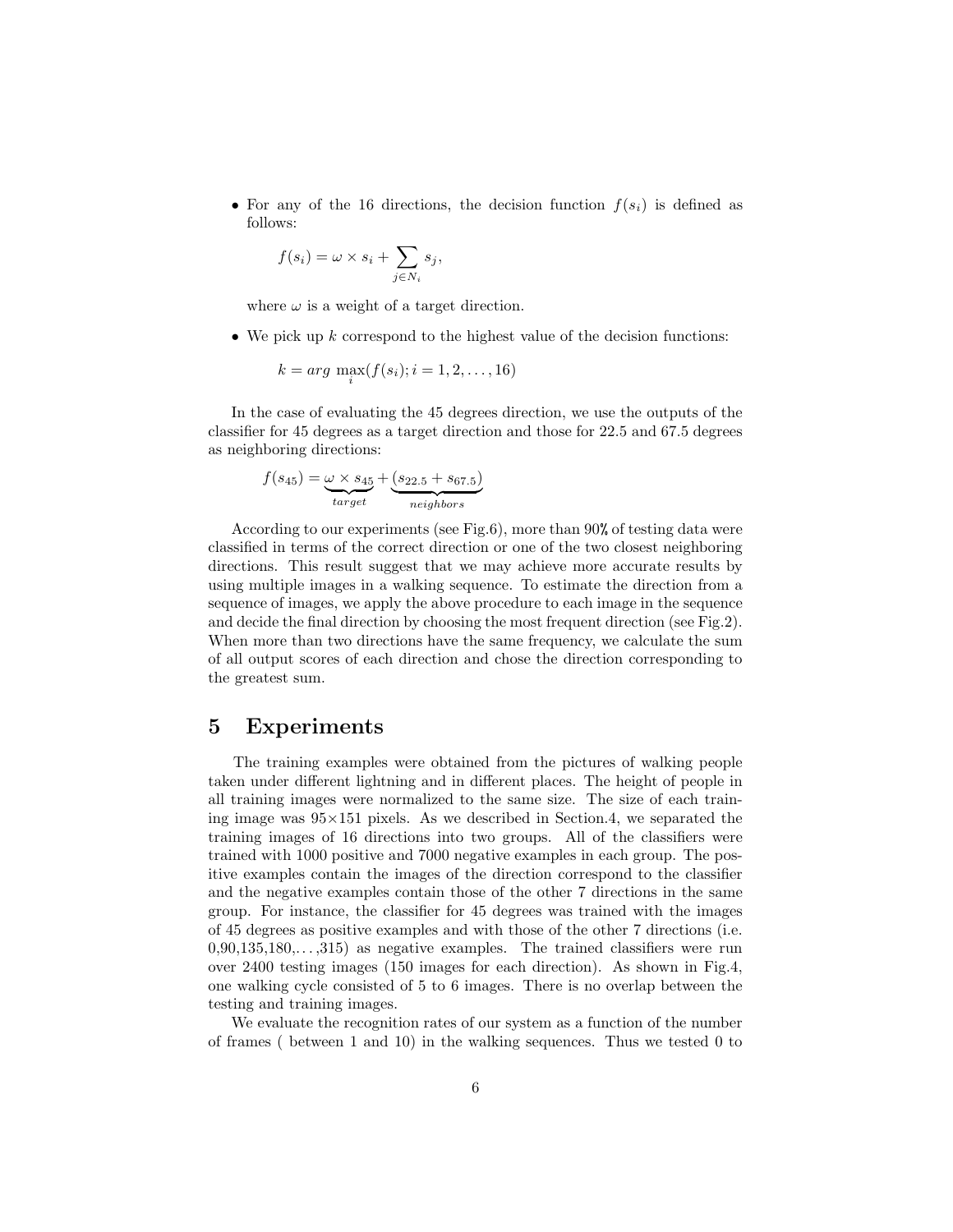

Figure 4: Two sample sequences of walking images

2 cycles of the walking sequcences. The result of our experiments is shown in Fig.7 and Fig.8. In Fig.7, we can see that 5-6 frames, which correspond to about 1 cycle of the walking sequence, is necessary and sufficient: increasing the number of frames beyond 6 does not improve the estimate of the direction. If accuracy is estimated in terms of the correct direction and the two neighboring ones, performance with 5 − 6 frames is about the same as with a single frame, which is not surprising since the latter is already quite high. Performance in this case seems to improve with 10 frames (see Fig.8).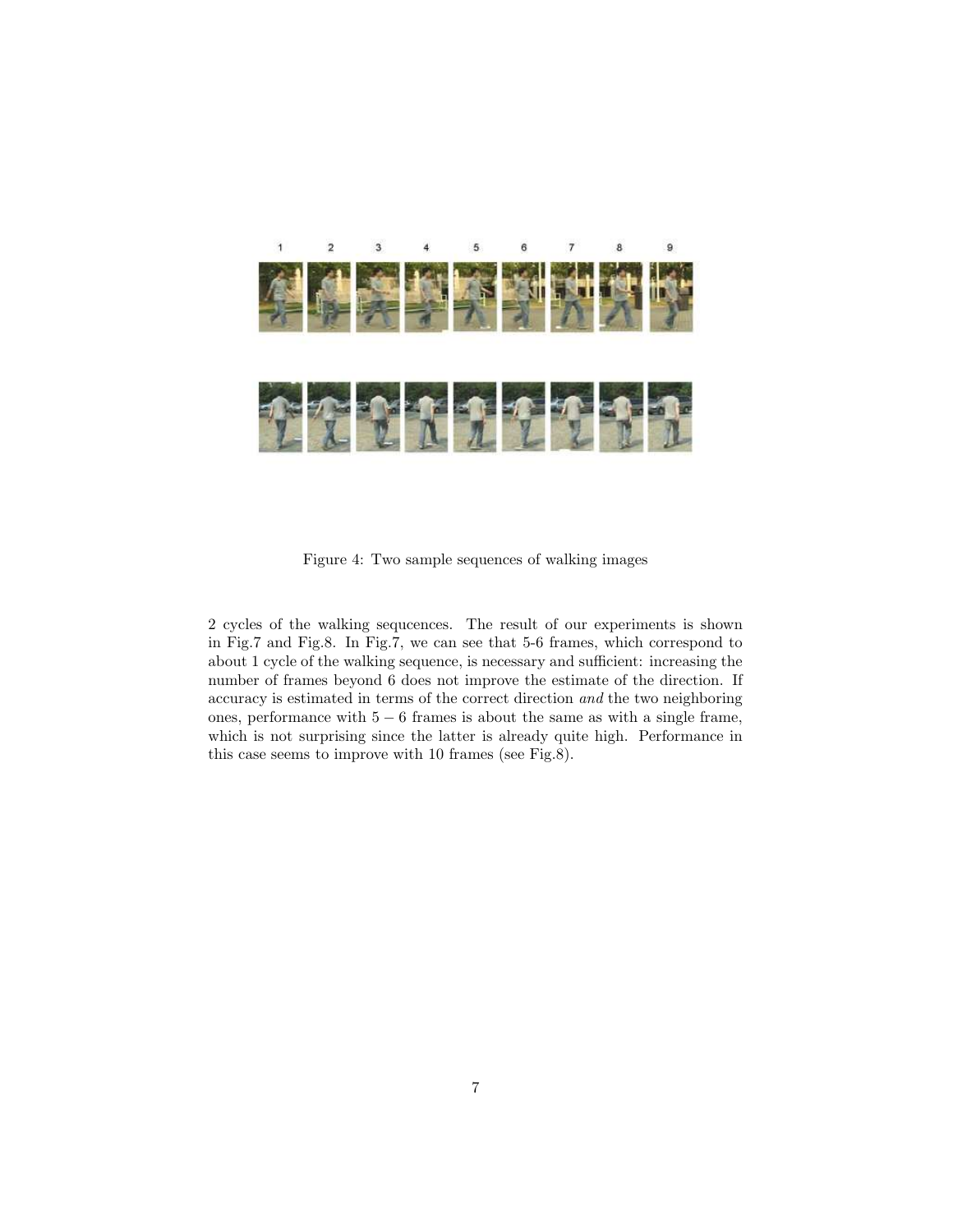

Figure 5: Recognition rates of two kinds of classification methods



Figure 6: Recognition rates of a target only and a target  $+$  closest neighbors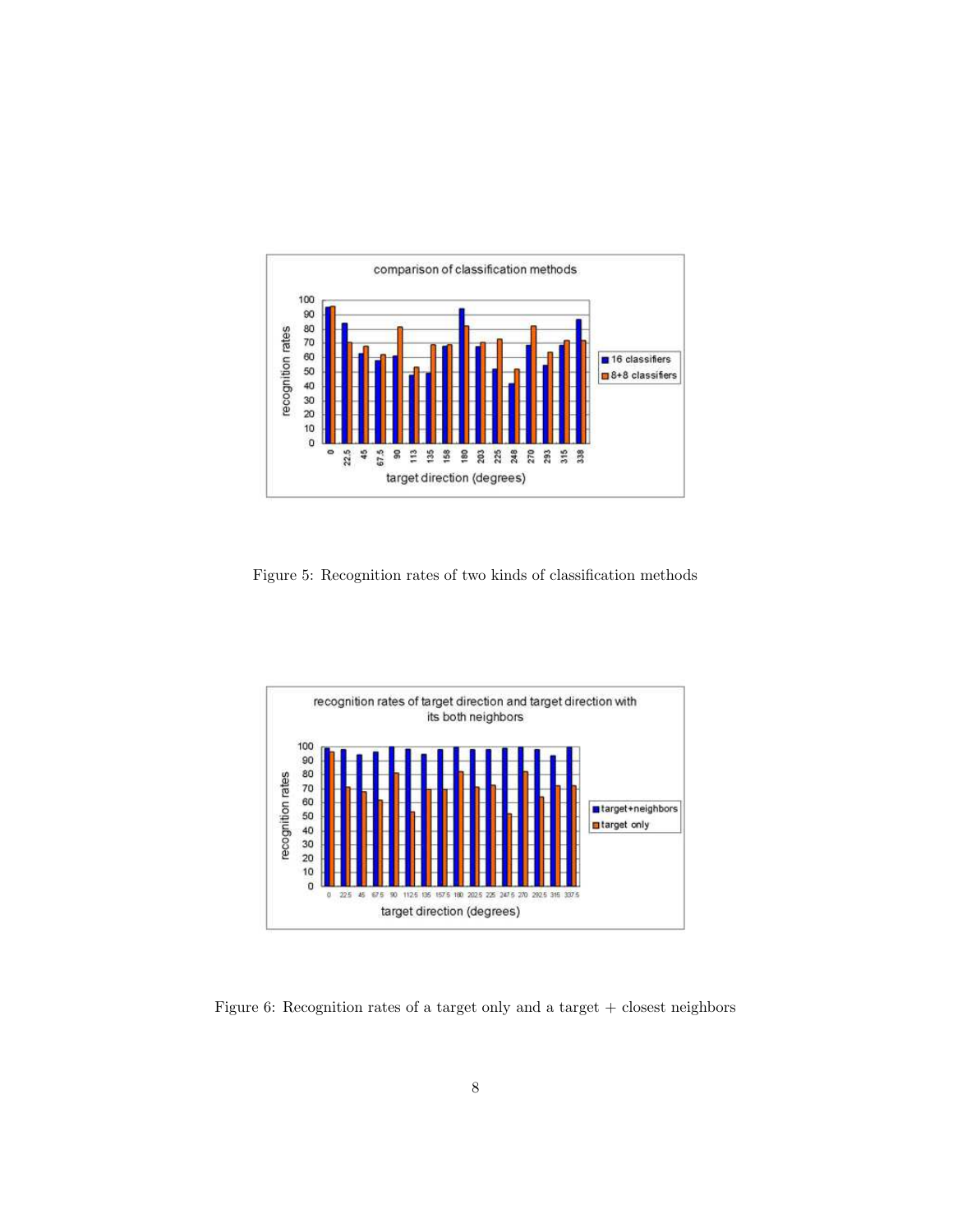

Figure 7: Recognition rates of the estimation of target directions by multiple images



Figure 8: Recognition rates of the estimation of target and neighboring direction by multiple images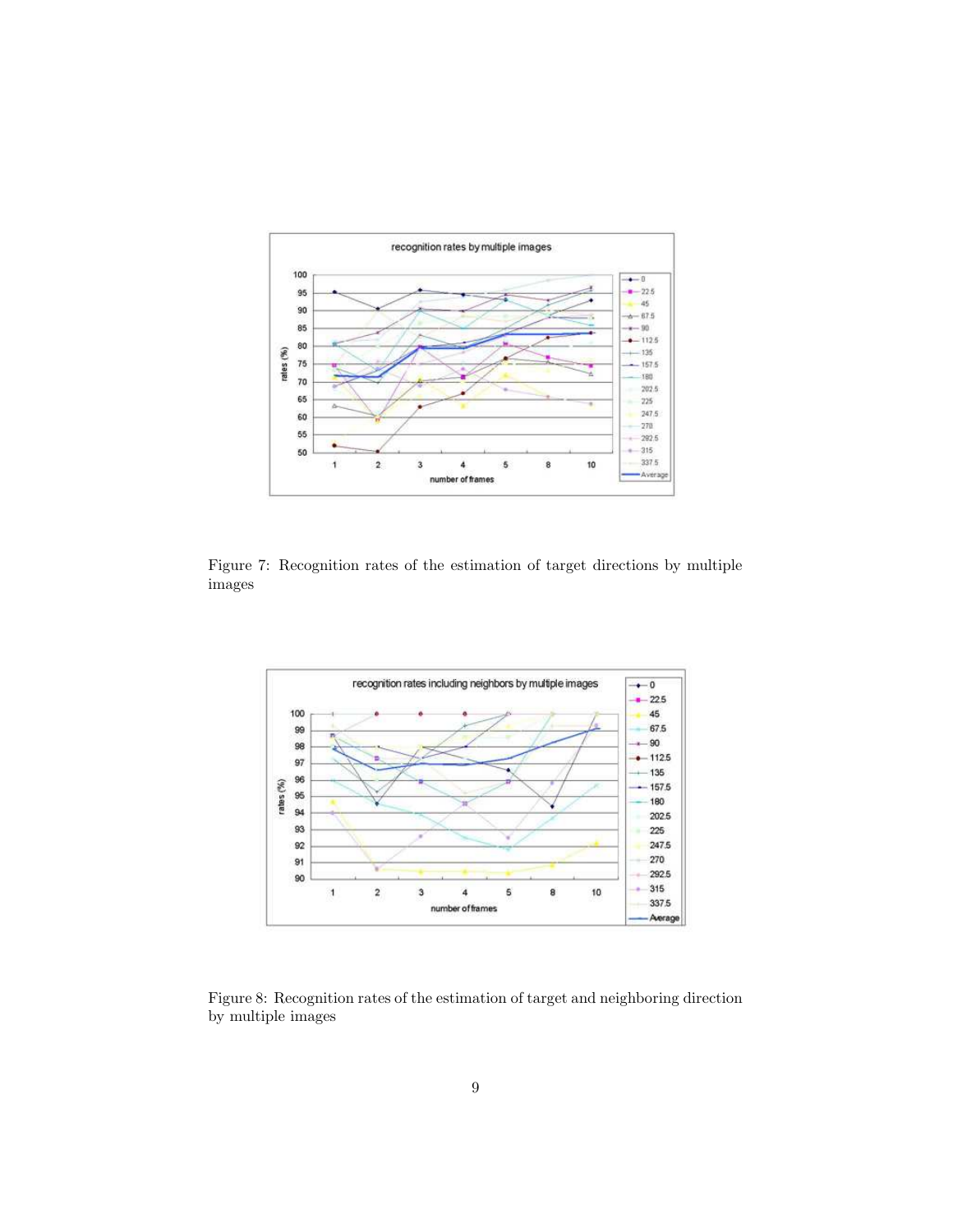#### 6 Conclusion

In this paper, we presented a method for estimating the direction of walking by a human from a single image. We extended this method to image sequences by applying the same technique to each frame and combining the classification results. Our approach is capable of handling variations in lightning and image background; it is capable of estimating walking direction even when only a single image is available. This may be an advantage in cases in which the system fails to track the pedestrians in a video for several frames.

We found the interesting result that a cycle of walking sequence improves direction estimation; longer sequences do not help.

As shown in Fig.5, our approach can classify more than 90% of test images into the correct direction and neighboring directions from a single image.

#### Acknowledgements

We would like to thank Bernd Heisele for helping us at various stages of this project and Sanmay Das for helping us to publish this paper. We would also like to thank all the members of CBCL who helped us.

#### References

- [1] S. Niyogi and E. Adelson. Analyzing and Recongizing Walking Figures in XYT. Proceedings of Conference on Computer Vison and Pattern Recognition, pp496-474, 1994.
- [2] Y. Guo, G. Xu and S. Tsuji. Understanding Human Motion Patterns. Proceedings of International Conference on Pattern Recognition, pp325- 329, 1994.
- [3] N. Howe, M. Leventon and B. Freeman. Bayesian Reconstruction of 3D Human Motion from Single-Camera Video. Proceedings of Neural Information Processing Systems Conference, pp820-826, 1999.
- [4] I.-C. Chang and C.-L. Huang. Ribbon-Based Motion Analysis of Human Body Movements. Proceedings of International Conference on Pattern Recognition, pp436-440, 1996.
- [5] C. Wren, A. Azarbayejani, T. Darrell and A. Pentland. Pfinder: Real-Time Tracking of the Human Body. IEEE Transactions on Pattern Analysis and Machine Intelligence, Vol.19, No.7, pp780-785, 1997.
- [6] D. Gavrila and L. Davis. 3-D Model-Based Tracking of Humans in Action: Multi-View Approach. Proceedings of Conference on Computer Vision and Pattern Recogniton, pp73-80, 1996.